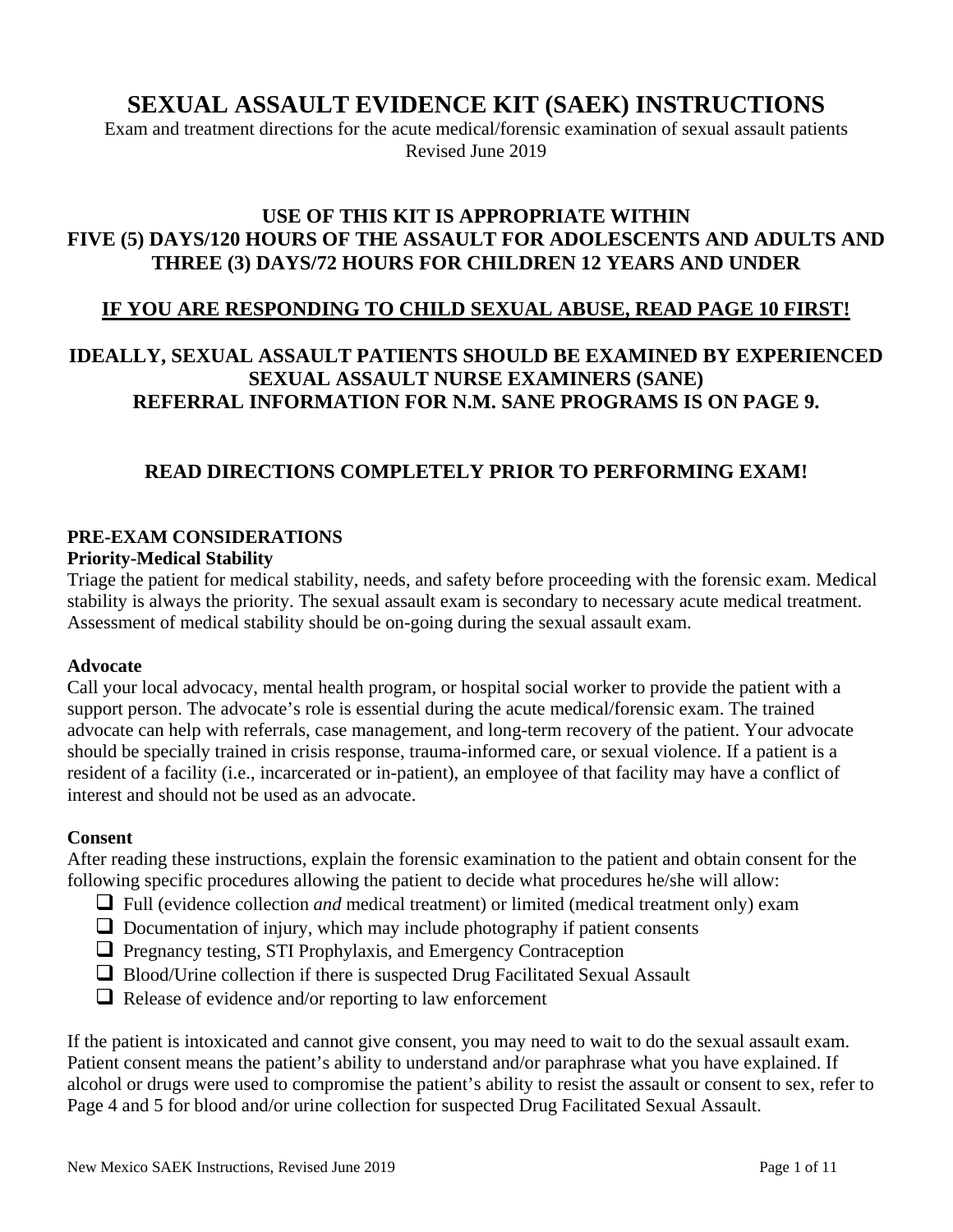**The patient is under no obligation to report the assault to the police** or even to undergo the sexual assault exam. The patient is under no obligation to speak to law enforcement or participate in an investigation. Counsel the patient that collection of evidence is recommended even if they are not ready to file a police report at this time. Make sure the patient realizes that evidence is fleeting and that now is the optimal time to collect.

If the patient decides to file a police report, the location of the assault determines the law enforcement agency. You or the advocate can assist in contacting the appropriate law enforcement agency to initiate the investigation. The advocate should remain with the patient during the police investigative interview. You should inform the patient that the police report will include, at minimum, the patient's name, date of birth, and a reference to sexual assault. Information on police reports are public record. Law enforcement agencies may store evidence for a limited time (usually one year) to allow a victim time to decide. These are called non-reported sexual assault kits. The details for this options can be outlined by law enforcement.

If the patient decides against evidence collection, a limited exam can be offered. You do not need this SAEK for a limited exam. With patient consent and pregnancy testing, a limited exam includes STI prophylaxis and emergency contraception may be provided. Recommended medications are listed on Page 11. The patient has the option to return within 5 days post assault for a full sexual assault exam with evidence collected.

#### **Exam Payment**

Inform patient that the evidence collection portions of the exam will be paid in full and up to \$150.00 of the medical treatment is covered by the State of New Mexico as long as your medical facility follows procedures outlined on Page 9. If additional medical charges are incurred, inform the patient that he/she may be held responsible for medical costs that exceed the \$150 (injury repair, prescriptions, etc). The patient may apply for funds to cover medical costs from Crime Victims Reparation Commission (505-841-9432) if a police report is filed. The Commission's telephone number is in the enclosed From Victim to Survivor brochure.

#### **CHAIN OF CUSTODY READ! IMPORTANT!!**

Chain of custody refers to your ability to testify under oath that the evidence could not have been tampered or compromised during its collection, packaging, storage, or transfer. Chain of Custody must be maintained at all times once the Sexual Assault Evidence Kit is opened. This means that you must stay with the evidence until it has been properly sealed and secured.

Chain of Custody includes an Integrity Seal, which is the assurance that the examiner is responsible for collecting and packaging the evidence so that it could not have been tampered or compromised in any way. The Integrity Seal is the examiner's initials and the date of collection written over the taped seal of the SAEK small and large White Envelopes and small and large Brown Bags.

Once the exam is completed and evidence sealed, evidence should be signed over to law enforcement as soon as possible. It is acceptable to store the kit in an area that is locked securely with limited access. If this is not possible, evidence must be signed to another individual who is responsible for maintaining the integrity of the evidence until law enforcement is able to retrieve the SAEK. Every individual who assumes responsibility for the SAEK must document the transfer of that evidence on the outside labels.

## **SEXUAL ASSAULT EVIDENCE KIT (SAEK) EXAM**

 Obtain a Sexual Assault Evidence Kit (SAEK). It is critical that the integrity of the SAEK is intact.  $\Box$  Read these Sexual Assault Instructions completely prior to starting the sexual assault exam.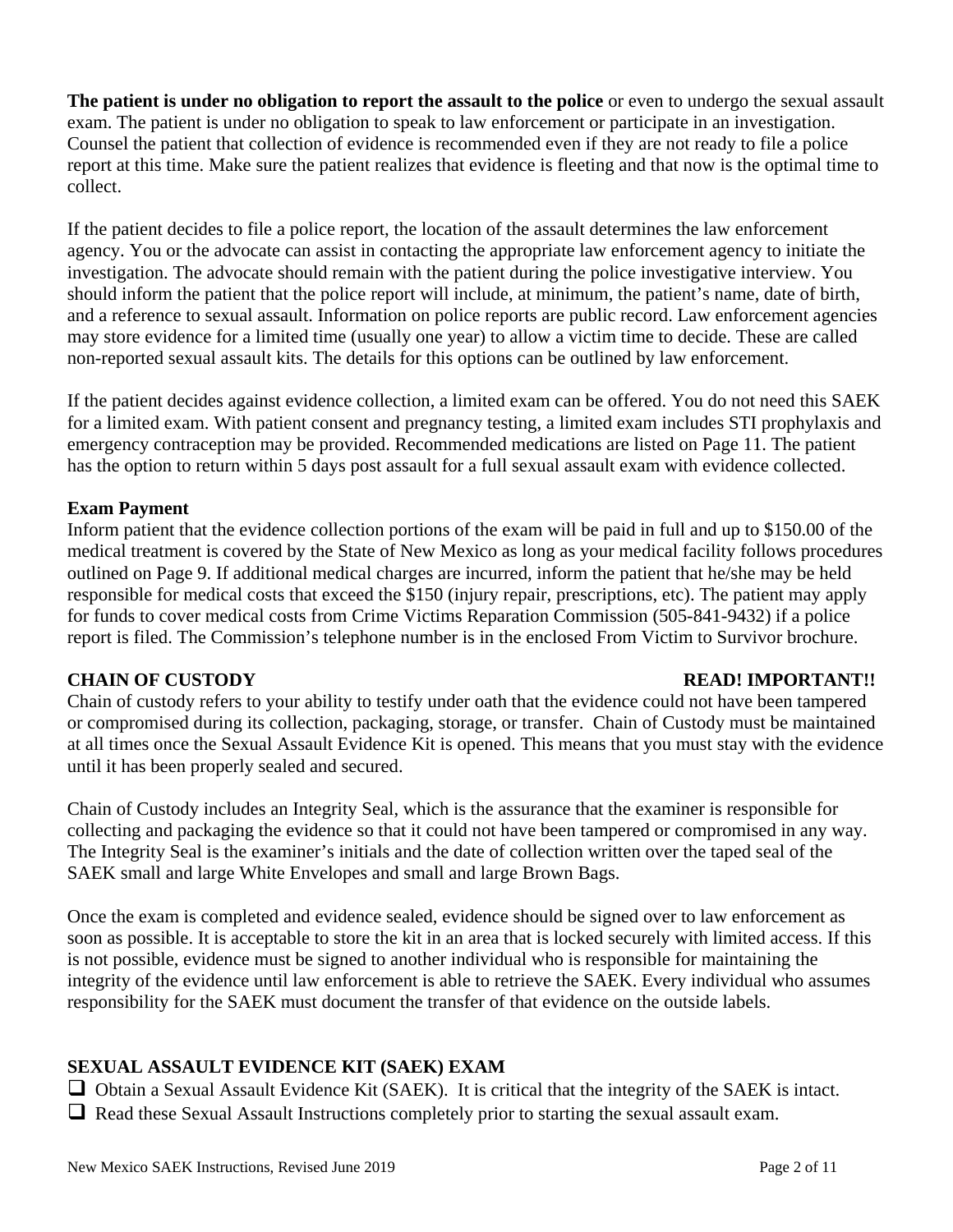- $\Box$  This kit is appropriate for use within 120 hours or five (5) days after a sexual assault for adolescents and adults. For children 12 years and under, this kit is appropriate within 72 hours or three (3) days of the last suspected sexual contact. For sexual assault patients who present after these time frames, coordinate with other agencies such as your county mental health program, rape crisis centers, or refer to the list of SANE Programs on Page 9 for other possible referrals.
- $\Box$  Use Personal Protection Equipment (gloves and face masks) while collecting evidence to prevent crosscontamination. Be prepared to change gloves frequently during the sexual assault exam.
- $\Box$  The patient's history is critical in directing your collection of evidence. Evidence is collected from orifices or sites the patient indicates were involved in the sexual assault. Exceptions would be pre-verbal pediatrics, drug-facilitated assault, patients with no memory or ability to verbalize the assault, or if you observe injuries or findings. In these cases, collect from all orifices where suspected penetration might have occurred based on examiner's judgment and document such on the Sexual Assault History Form.

#### **Sexual Assault History Form**

- □ Documentation must be legible. **Please print clearly!** Other professionals need to read your writing. Your document may be used in court.
- $\Box$  For sexual assault exams conducted by hospitals, clinics, or non-specialized SANE Programs, use the enclosed Sexual Assault History Form. Complete as much information as possible on the History Form. SANE Programs may use their specialized medical record.
- $\Box$  When asking the patient to give a description of the assault, DO NOT ASK LEADING QUESTIONS that lead to yes/no answers such as, "Were you raped?" Instead, ask the patient "What happened?" Or "Can you describe the incident to me?" Let the patient use his/her own words and use those words in your charting. Documentation of the assault must be the patient's verbatim statement. Use quotations to indicate patient's actual statements. It is critical that no re-phrasing occur.
- $\Box$  Let the patient know that for evidence collection you need to ask specific questions about which of the suspect's body parts touched the patient's body parts. Allow the patient time to respond in his or her own words.
- $\Box$  As a medical provider, you are taking the patient's history of the sexual assault for purposes of medical diagnosis and treatment of the patient and to direct the collection of evidence. LAW ENFORCEMENT WILL DO THE INVESTIGATIVE INTERVIEW.

#### **Exam Room Preparation/Supplies**

- $\Box$  Prepare room by gathering equipment and supplies so that the exam may be conducted uninterrupted. Create a clean area that will minimize any chance of cross-contamination.
- $\Box$  Supplies include speculum, distilled or sterile water (do not use tap water), extra sets of gloves, ruler for measuring injuries, and a stable stand for holding/air-drying the swabs. An easy makeshift stand for holding and air-drying swabs is to turn a Styrofoam cup upside down, pierce two holes per cup to hold the swabs collected and label a cup for each orifice (oral, anal, vaginal, penile, etc) that the patient says was penetrated. Other equipment may include a camera for photography, Toluidine Blue Dye, or an Alternative Light Source. If these are not available, proceed with the supplies that you have.
- $\Box$  Open the kit, lay out envelopes that you will use (based on patient narrative), and label each envelope completely and legibly. Label envelopes and bags *before* placing evidence inside: this minimizes the destruction of evidence and prevents the mix-up of evidence samples. Complete information on the front labels of the SAEK White Envelope and Brown Bag.
- $\Box$  Once you have opened the SAEK, you must maintain "Chain of Custody." The examiner must stay with the evidence collected during the exam until all evidence is properly sealed and secured. Evidence is *never* to be left alone with the patient, family/friend, or advocate. (See Chain of Custody on Page 2.)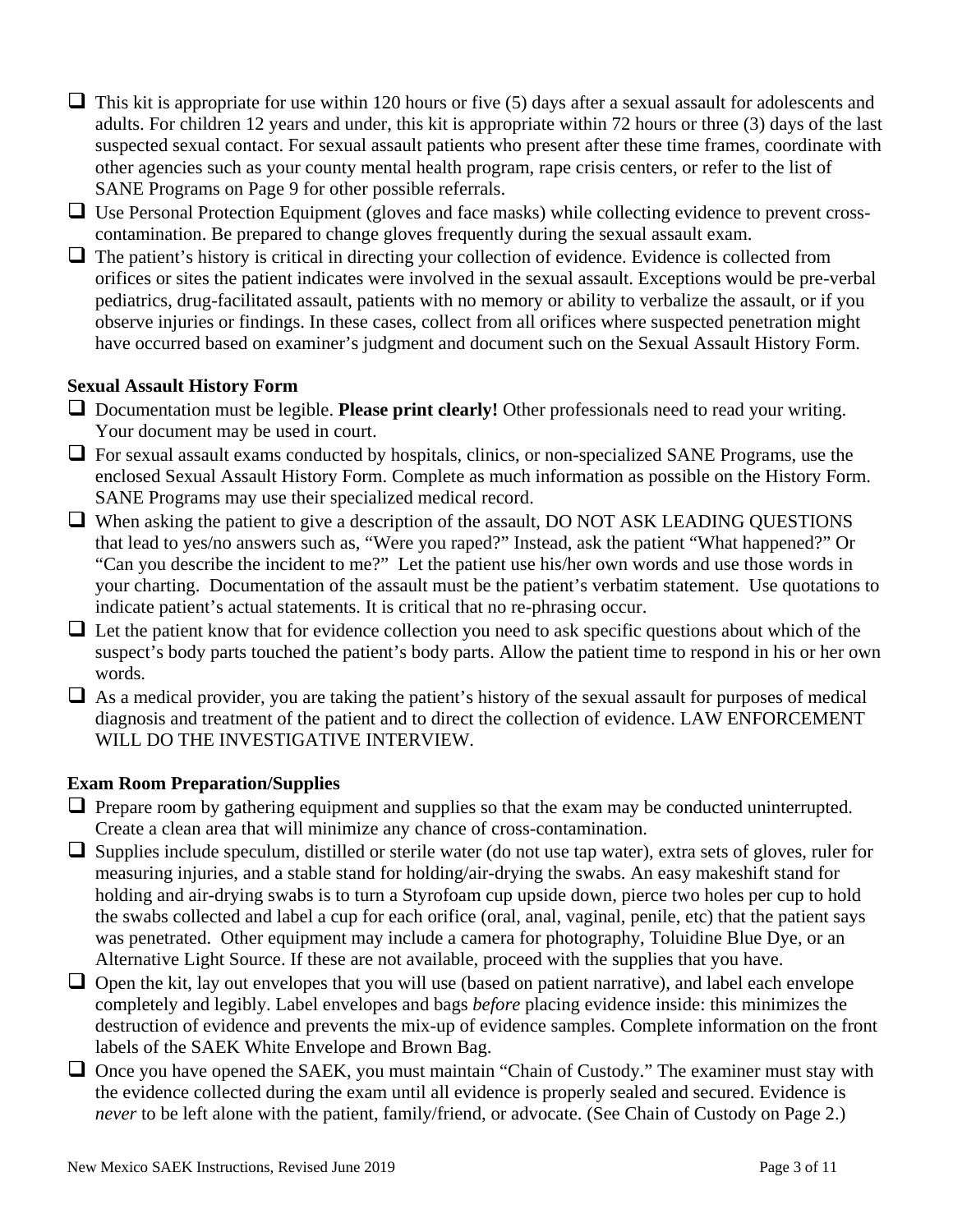- $\Box$  Show the patient the room and supplies, and answer any additional patient questions.
- $\Box$  Allow the patient to have a person of their choice to support them during the process. This may be the advocate or a friend/family member. Encourage this person to stand by the patient's head and away from the evidence being collected.
- $\Box$  Overall guiding concepts: Maintain a clean area. Document legibly. Change gloves often and use a face mask during the genital portion of the exam to prevent cross-contamination. Concentrate collection of the evidence on the entire portion of the swab's cotton. If a swab inadvertently drops on the floor, document and package separately: do not throw it away!

### **Clothing/Patient Disrobing/Floor Sheet**

- $\Box$  The patient is under no obligation to forfeit his/her clothing for evidence. It is the patient's decision to relinquish all or any of their clothing. Advise the patient that he/she will not receive clothing back. Explain to the patient that fluids, hair, and/or trace fibers found on the clothing may contain critical information. Be prepared to provide clothes for the patient to replace the clothes taken for evidence.
- $\Box$  Even if the patient has changed clothing, consider collecting the underwear worn to the exam, as the secondary pair of underwear may contain drainage from post-assault. Make note of this on the small Undergarment brown bag.
- $\Box$  Inspect clothing for tears, stains, debris, and document condition of clothing on the History Form. Photographs of torn or bloodied clothing can support documentation. Wet clothing needs to be laid out, dried and packaged at a later time; this must occur in a secured area. Document this in your charting.
- $\Box$  If there is a need to collect loose debris or fibers from the clothing, place two large sheets of paper on the floor, one on top of the other (the bottom sheet keeps the top sheet clean; the bottom sheet will be thrown away while top sheet will catch the debris/trace fibers.) *Do not use* plastic chux. Have patient remove shoes prior to disrobing, stand barefoot on the floor sheet, disrobe, and drop clothes gently on the floor sheet. If the patient declines submitting clothes for evidence and there is a need to collect loose debris or fibers, lightly shake clothes over floor sheet for trace fibers. Fold the paper inward to protect/save the loose debris and place inside a Miscellaneous small brown bag. On the bag label, make note that the Miscellaneous bag contains the floor sheet.
- $\Box$  Use discretion in collecting clothes from adult and adolescent patients: the internal swabs and underpants are more probative of sexual penetration. For children, the garments next to the skin are most important.
- $\Box$  Give patient a hospital gown to wear during the subsequent exam.

#### **Blood/Urine Collection for Drug Facilitated Sexual Assault (DFSA)**

- $\Box$  If a drug-facilitated sexual assault is suspected and the patient will file a police report, blood and/or urine should be collected. Collect both blood and urine if the patient presents within 24 hours post possible ingestion. If the patient presents after 24 hours but before 120 hours from ingestion, collect urine only. Collection of bio samples are measured from time of possible ingestion which may be earlier than the sexual assault.
- $\Box$  DFSA blood/urine samples will only be accepted if the patient files a police report.
- $\Box$  Blood (20 mL) should be collected in grey-top tubes which have the appropriate preservatives. Urine (50 mL) should be collected in a tamper-resistant, urine specimen container. Secure seal. Secure blood and/or urine containers with patient label and seal securely with tape to ensure the chain of custody for the collected samples. Write your initials and date over the label and tape for the Integrity Seal (see Page 2). Proper sealing of the samples is critical.
- $\Box$  If you collect bio samples for DFSA, go to www.sld.state.nm.us and under Toxicology, print out, complete, and sign the SLD TOX 500 form. This form must accompany the biological sample, be signed by law enforcement as well, and delivered to the State Laboratory Division, in Albuquerque.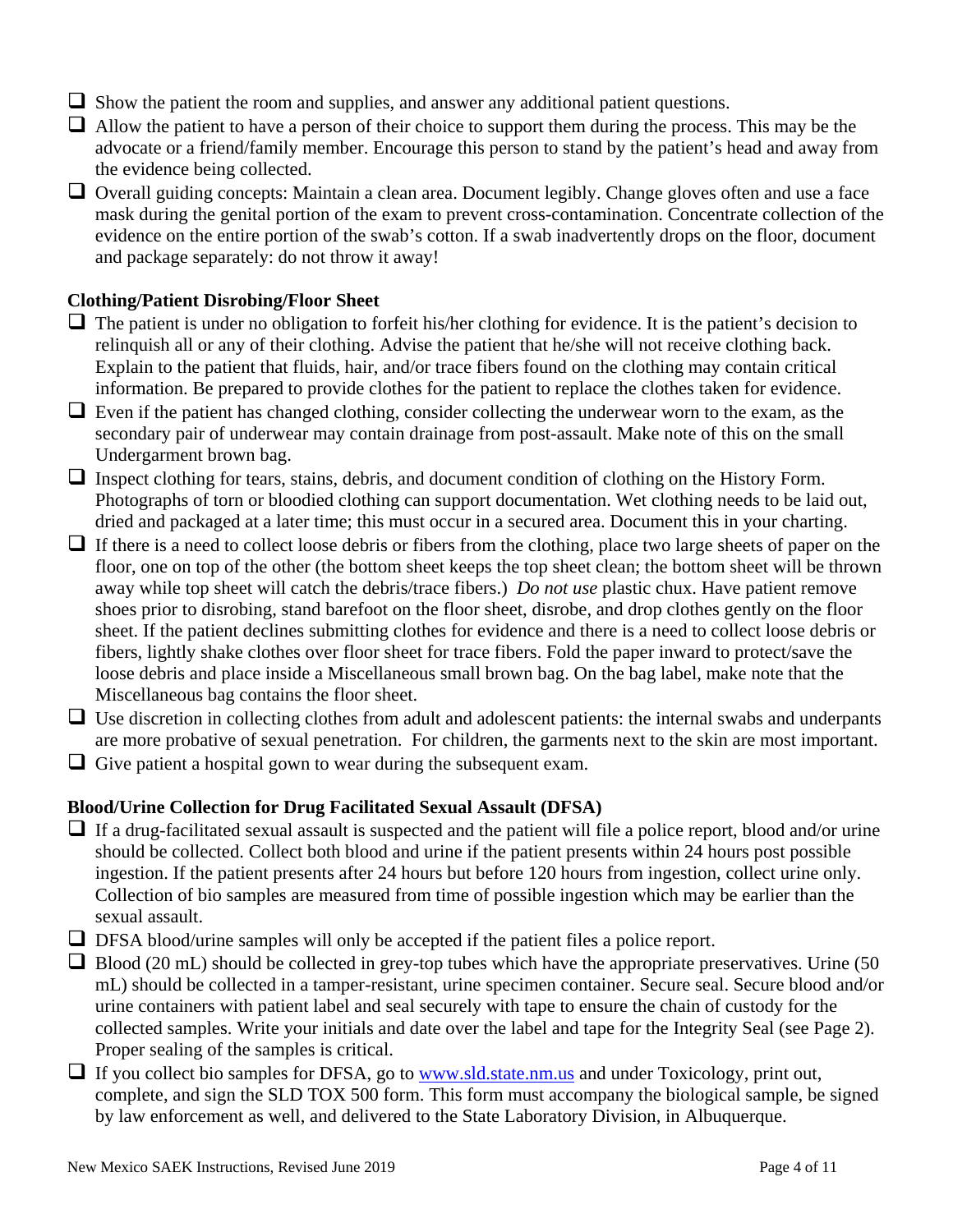#### **Patient Assessment**

- Obtain the patient's vital signs. If abnormal, recheck and take appropriate action. Injuries causing pain or serious discomfort should be treated before starting the sexual assault exam.
- $\Box$  Obtain a urine specimen for pregnancy test on all patients of childbearing age.
- $\Box$  Perform a head-to-toe assessment for evidence of trauma to the body and patient complaint of pain, working your way literally from "head to toe." Pay particular attention to any area of concern based on patient's history of assault and mechanism of injury. Tenderness upon palpation should be charted.
- Document all injuries seen during the patient assessment. Measure and describe all injuries indicating location of the injuries. Use the Body Map that is part of the Sexual Assault History Form. If available, photographic documentation of injuries is strongly recommended.

#### **Oral Swabs**

- $\Box$  Inspect the oral cavity. Describe, photograph and document any noted injuries.
- $\Box$  If the patient presents within 24 hours post assault and reports oral penetration, consider collecting oral swabs. Swab the gum line, margin between gums and cheek, the crevices between teeth, and under the tongue with the two cotton swabs provided in the Oral envelope. Do one swab at a time. Use the entire surface of each cotton-tip swab to maximize the amount of sample collected.
- $\Box$  Place the two swabs in a stable stand and let the swabs air-dry. Once dried, place the swabs back into the pre-labeled Oral Swabs envelope.

#### **Genital Exam/Table Sheet**

- $\Box$  Place the patient in the appropriate position(s) of comfort to optimally allow you to visualize and perform the vaginal/rectal/penile examination. Encourage the advocate/support person to stand by patient's head.
- $\Box$  Inspect external genitalia and rectal area for visual signs of trauma. Describe injuries on the Genital Map of the History Form. Photograph injuries before obtaining any swab collection or using a speculum. Be prepared to change gloves often. Maintain a clean area to prevent contamination.
- $\Box$  If there is drainage or debris noted on the table sheet upon completion of your genital exam, collect, fold and place table sheet in a Miscellaneous brown bag, noting on the outside of the small brown bag that it contains the table sheet.

#### **Mons Pubis/Outer Labia Majora**

- $\Box$  For collection of the Mons Pubis and outer Labia Majora, before any separation or traction of the Labia Majora, use one swab at a time, slightly moistened with distilled or sterile water. Roll or rub gently to collect foreign matter. Concentrate collection of the evidence on the entire portion of the swab's cotton.
- Swab over the Mons Pubis, pubic hair, and external Labia Majora. Place the two swabs in a stable stand. Let swabs air-dry. Once dried, place the swabs back into the Mons Pubis/Outer Labia Majora envelope.
- $\Box$  The pubic hair may contain dried secretions from drainage or ejaculation. If the pubic hair is matted, use a swab moistened with distilled or sterile water, roll or rub over the matted hair, concentrating collection of the evidence on the entire portion of the swab's cotton. Let swabs air-dry and place swabs back into the Mons Pubis/Outer Labia Majora envelop.

#### **Anal Swabs**

- $\Box$  Examine the rectal area for injury. Document injuries on the Genital Map of the History Form.
- $\Box$  Remove any foreign matter/debris and let air-dry before placing in envelope marked Miscellaneous.
- $\Box$  If patient presents within 48 hours post assault and reports anal penetration, obtain swabs of the rectal area.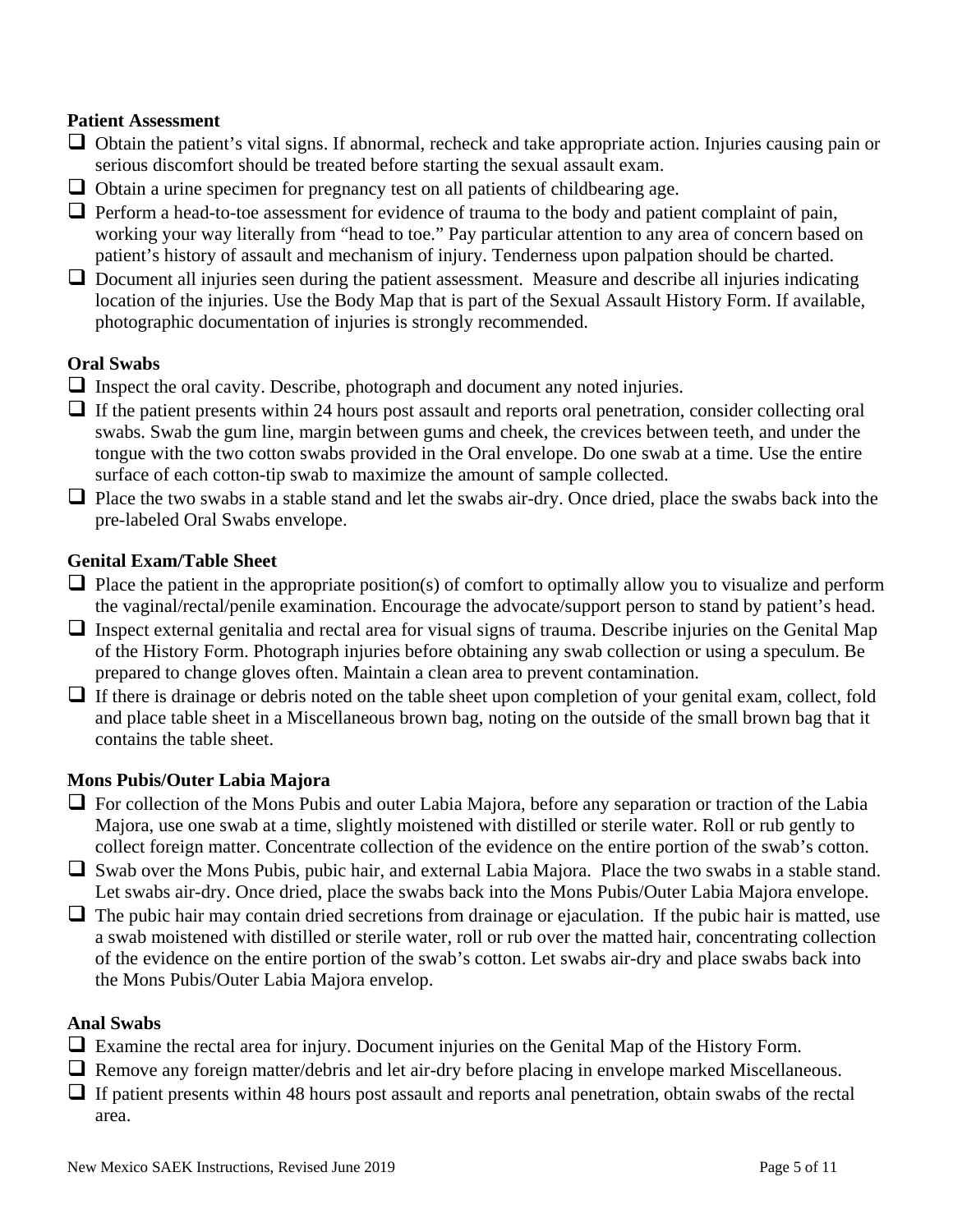- $\Box$  For collection, use a swab slightly moistened with distilled or sterile water, roll or rub gently around the anus, concentrating collection on the entire portion of the cotton swab. If patient consents, insert swab approximately one centimeter past sphincter. Repeat with second swab. Use the entire surface of each cotton-tip swab to maximize amount of sample collected. If particulate matter is on the swab, leave it on the swab.
- $\Box$  Place the two swabs in a stable stand and let the swabs air-dry. Once dried, place the swabs back into the pre-labeled Anal Swabs envelope.

#### **Vaginal Swabs**

- $\Box$  Separate the Labia Majora and examine the vaginal area for injury. Document injuries on the Genital Map of the History Form.
- $\Box$  If you have the protocols and supplies to use Toluidine Blue dye to aid in the visualization of micro trauma, apply the dye after noting injury and collecting evidentiary swabs but before using the speculum. If Toluidine Blue is unavailable, proceed without it.
- $\Box$  Obtain swabs of the vestibule, labia minora, and vaginal vault with the two swabs provided in the envelope marked Vaginal Swabs. Do one swab at a time. Use the entire surface of each cotton-tip swab to maximize the amount of sample collected. If particulate matter is on the swab, leave it on the swab.
- $\Box$  Insert speculum and inspect for injury or foreign matter. Document any injury within the vaginal canal.
- Remove any foreign matter/debris and let air-dry before placing in envelope marked Miscellaneous. Clearly document on the Miscellaneous envelope where the foreign matter/debris was obtained from.
- $\Box$  Place the two vaginal swabs in a stable stand and let the swabs air-dry. Once dried, place the two swabs back into the pre-labeled Vaginal Swabs envelope.

#### **Cervical Swabs**

- $\Box$  Examine the cervical area for injury. Document and photograph any injuries.
- $\Box$  Obtain swabs of the cervical os with the cotton swabs provided in the envelope marked Cervical Swabs.
- $\Box$  Do one swab at a time. Use the entire surface of each cotton-tip swab to maximize the sample collected.
- $\Box$  Place the two cervical swabs in a stable stand and let the swabs air-dry. Once dried, place the swabs back into the pre-labeled Cervical Swabs envelope.

### **Male Genitalia Swabs**

- $\Box$  If the patient has male genitalia and dependent upon patient history, the examiner will swab the penile shaft, glans, and/or scrotum. If the patient is uncircumcised, manipulate the foreskin and collect underneath. Reposition the foreskin for patient comfort. Avoid swabbing the urethral meatus.
- $\Box$  Re-label the cervical and/or vaginal envelope to read "Male Genitalia" and use the swabs from that envelope.
- Do one swab at a time. Use the entire surface of each cotton-tip swab to maximize the sample collected. Slightly moisten the swab with distilled or sterile water. Roll or rub gently the swab, concentrating the collection on the entire portion of the cotton tip.
- $\Box$  Place the two penile swabs in a stable stand and let the swabs air-dry. Once dried, place the swabs into an envelope that you have pre-labeled Male Genitalia.

#### **Miscellaneous Evidence**

 $\Box$  If there is any other evidence such as blood, dried secretions, loose hairs, material fibers, environmental debris (vegetation, dirt, gravel, glass), diapers or tampons, collect, air-dry and place in pre-labeled Miscellaneous envelope or bag. Package small items (loose hair, fibers, etc) within bindle-folded piece of paper for containment before placing into Miscellaneous envelope. Label where evidence was collected.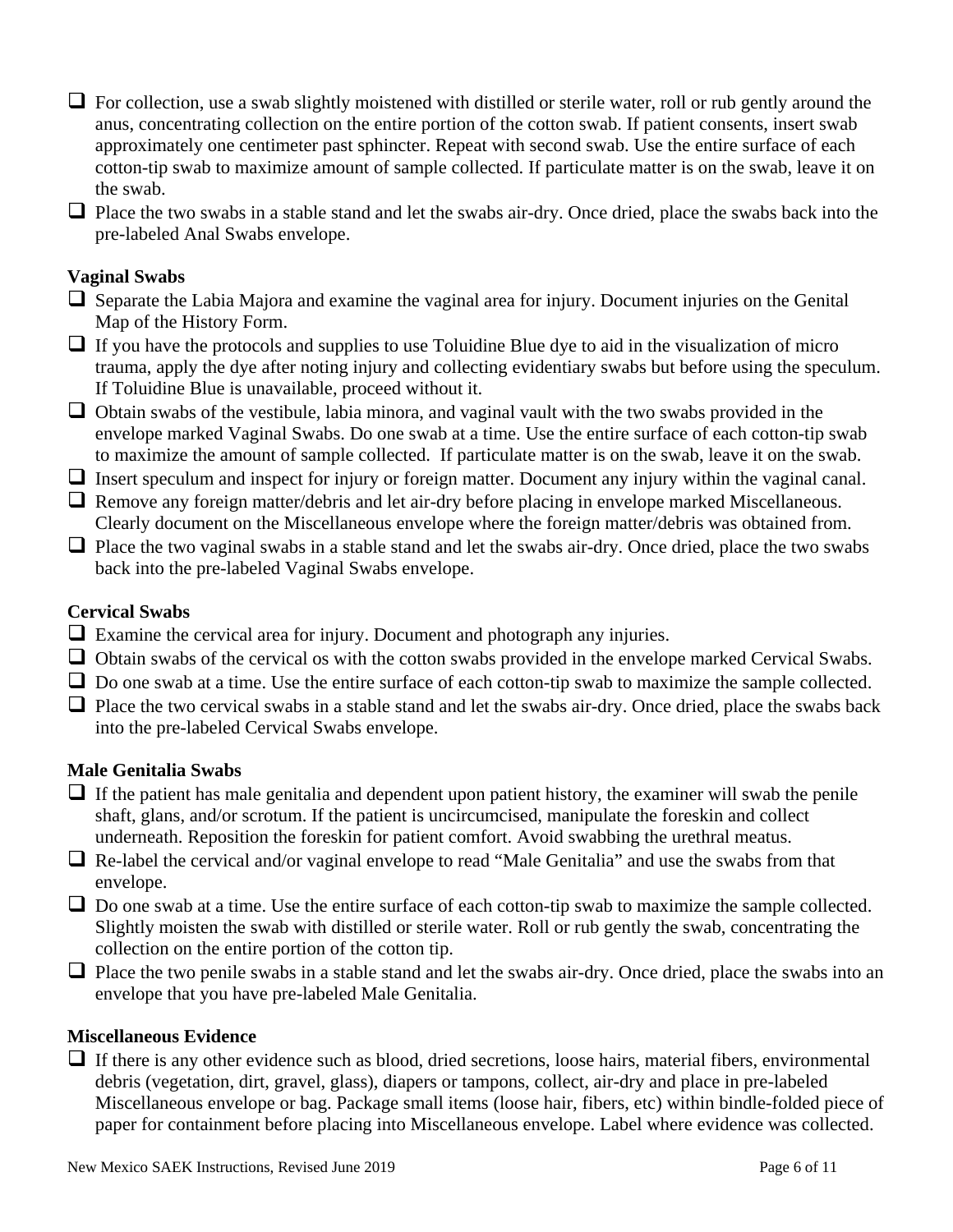$\Box$  If the patient reports scratching the suspect, swab under patient's fingernails with a swab moistened with distilled or sterile water. Use one or two swabs per hand. Use the entire surface of each cotton-tip swab to maximize the amount of sample collected. Place swabs in a stable stand and let air-dry. Once dried, place swabs in a pre-labeled Miscellaneous envelope. If swabs are collected from both hands, package swabs collected from left and right hand in separate pre-labeled envelopes, with clear indication of where evidence was collected.

- If the patient reports any contact of bodily fluid, use swab(s) moistened with distilled or sterile water to collect samples from the patient's body where contact was reported. This includes areas where the patient reports being bitten or licked. Use one or two swabs per body part that the patient reports contact. Use the entire surface of each cotton-tip swab and gently roll or rub the swab against the skin to maximize the amount of sample collected. Place these swabs in a stable stand and let air-dry. Once dried, place swabs in pre-labeled Miscellaneous envelope, indicating where the evidence was collected.
- $\Box$  An Alternate Light Source may help visualize the body fluid prior to swabbing.

## **Patient Standard-Buccal Swab**

- $\Box$  The examiner needs to collect the patient standard. The buccal swab is the patient's standard.
- $\Box$  The buccal patient standard swabs must be done separate from the oral swabs.
- $\Box$  Have the patient rinse his/her mouth. Using the swabs from the Patient Standard-Buccal Swab Envelope, one swab at a time, collect from the fleshy part of the inner cheek. Place the two swabs in a stable stand and let air dry. Once dried, place the two swabs back in the pre-labeled Patient Standard-Buccal Swab envelope.

## **MEDICATIONS**

Preventative medications for emergency contraception and sexually transmitted infections should be offered to adults and for adolescents where child sexual abuse is not suspected. Testing for STI's in adults and adolescents for sexual assault is not recommended. Medications should be offered as a prophylactic measure. Attached (Page 11) is a summary of medications for Sexually Transmitted Infections (STI) and Emergency Contraception. For a thorough guide on the recommended treatment for adolescents and adults, view the Centers for Disease Control webpage at: www.cdc.gov

## **PATIENT DISCHARGE**

- $\Box$  Determine where patient is to be discharged and make appropriate arrangement for transportation.
- $\Box$  Complete discharge instructions and give both verbal and written instructions to patient.
- $\Box$  Inform patient concerning community referrals such as Planned Parenthood, Public Health Office, and New Mexico AIDS Services. Work with the trained advocate to identify other appropriate resources.
- $\Box$  Ensure the patient has a safe place to go, has a support system and is not at risk for harming self.
- $\Box$  Give the patient the enclosed brochure "From Victim to Survivor." This brochure has contact numbers for rape crisis centers and other services, many of which are free. Inform the patient about the Crime Victims Reparation Commission, a state agency that can offer financial compensation for victims of crime.

### **SEALING EVIDENCE**

## **Clothing, Floor/Table Sheets, Small and Large Brown Bags**

- $\Box$  Never use plastic bags for packaging evidence. Plastic retains moisture which allows growth of bacteria and causes degradation of biological fluids. Use paper bags only.
- $\Box$  If clothes are collected, make sure they are dry and place loosely in the pre-labeled large Brown Bag.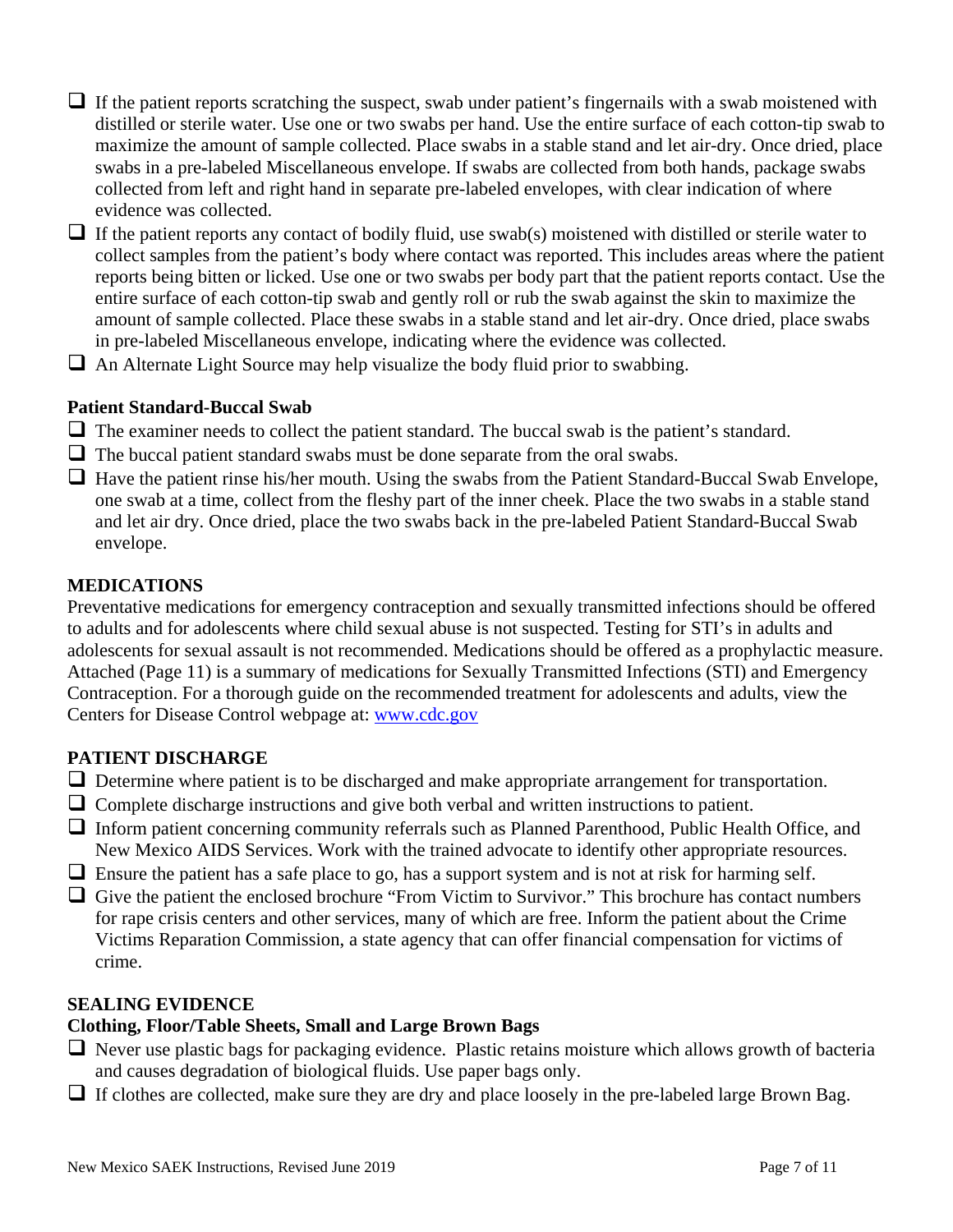- $\Box$  Place air-dried underwear in the pre-labeled Undergarments bag. Fold the top of the bag over, staple, and tape closed. Initial and date across the tape so that the writing overlaps the tape onto the bag. This is the Integrity Seal (page 2). *Place the sealed Undergarments Bag into the large white SAEK Envelope – placing the undergarments into the large white envelope is an important change!*
- $\Box$  If you have collected loose debris or trace fibers from either the table or floor sheet, fold the paper inward so that the items are secured within (a bindle fold) and place into separate, clearly marked Miscellaneous small brown bag. Fold the top of the small brown bag over, staple and tape closed. Initial and date across the tape so that the writing overlaps from the tape to the brown bag. Note on the outside of the bag what is contained inside. Place any small bags that are used into the large Brown Bag.
- $\Box$  Once the Miscellaneous small brown bags and loose clothing are inside the large Brown Bag, fold the top of the large Brown Bag over and staple across the fold. Tape the fold, over the staples. Initial and date across the tape so that the writing overlaps the tape onto the bag.
- The Crime Labs in New Mexico *cannot* accept evidence without the Integrity Seal.
- $\Box$  The examiner must complete the front label of the large Brown Bag with signature, date, and times.

### **Swabs, Hair, Blood, Small Envelopes and Large White SAEK Envelope**

- To preserve evidence, the swabs *must be air-dried prior to packaging*. Biological evidence degrades rapidly with moisture and heat. Do not use heat to dry and avoid plastic as plastic retains moisture.
- $\Box$  Place all dry swabs in their appropriate pre-labeled envelopes.
- Seal all small white envelopes with a damp paper towel or water-moistened gloved finger. *Never lick envelopes!* Tape across the sealed flap of the envelope. Initial and date across the tape so that the writing overlaps from the tape onto the envelopes. Insert sealed small white envelopes into the larger pre-labeled white SAEK Envelope. The Undergarment brown bag is placed in the large white SAEK envelope also.
- *Insert the completed Sexual Assault History form and the completed SAEK Checklist into large white SAEK Envelope.* The SANE Programs will insert relevant pages from their SANE Medical Record.
- $\Box$  Seal the large white envelope with a damp paper towel or water-moistened gloved finger and tape across the sealed flap. The examiner must initial and date across the tape so that the writing overlaps from the tape onto the envelope (Integrity Seal).
- New Mexico Crime Labs *cannot* accept evidence without the Integrity Seal.
- $\Box$  The examiner must complete the front of the large white SAEK Envelope with signature, date and times. Clearly indicate on the outside of the large white SAEK Envelope and the large Brown Bag by filling in "Item 1 of 2" on the white SAEK Envelope and "Item 2 of 2" on the large Brown Bag.
- Law enforcement is responsible for transferring the SAEK Envelope and Brown Bag to their appropriate Crime Lab.

### **Other Evidence: Photographic Images and/or Blood/Urine for Drug Facilitated Sexual Assault**

- □ Do not put urine or photographic images into the SAEK Envelope or Brown Bag.
- $\Box$  Clearly mark blood and/or urine for suspected Drug Facilitated Sexual Assault with patient information. Seal blood and urine samples with securely with patient label and tape. Write your initials and date over the tape to ensure the Integrity Seal for Chain of Custody. Complete the SLD TOX 500 form which can be obtained from their website: www.sld.state.nm.us. Give to law enforcement who will be responsible for transferring the specimen(s) to the Dept. of Health's State Laboratory Division, 1101 Camino de Salud NE, in Albuquerque. The Lab will only accept DFSA samples if the patient files a police report.
- $\Box$  For photographic images, there are two choices: You may need to store images with the patient medical record until subpoenaed by the prosecutor, or law enforcement may ask for photographic images in a separate package when they pick up the SAEK envelope and bag.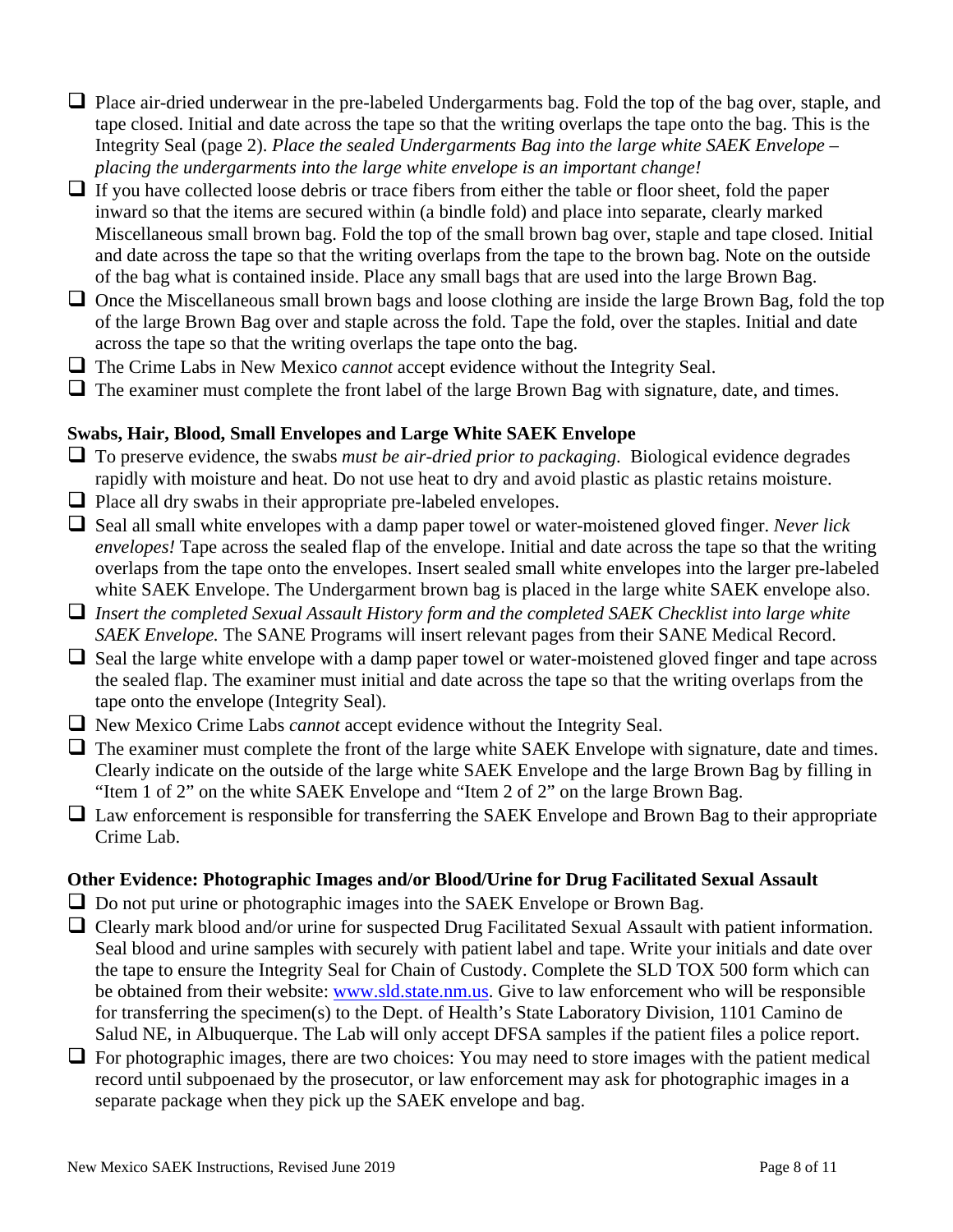#### **INVOICING AND ORDERING SEXUAL ASSAULT EVIDENCE KITS FROM NEW MEXICO COALITION OF SEXUAL ASSAULT PROGRAMS (NMCSAP)**

The New Mexico Coalition of Sexual Assault Programs, Inc. with funding from the State of New Mexico, Department of Human Services, Behavioral Health Services Division, is responsible for developing the New Mexico Sexual Assault Evidence Kits (SAEK). This current version was updated August 2017. If you would like information or have non-emergency questions, contact us at: New Mexico Coalition of Sexual Assault Programs, Inc, 3909 Juan Tabo NE, Suite 6, Albuquerque, NM 87111. You may also contact us, toll free, at 1-888-883-8020 or at 505-883-8020 or by e-mail at nmcsap@swcp.com

As noted on page 2, procedures relating to forensics/evidence collection and up to \$150 of the medical treatment are covered by the State of New Mexico. If your facility conducts a sexual assault exam, using this Sexual Assault Evidence Kit, contact the Coalition for a billing packet of allowable expenses and required verification forms. Your hospital or clinic (not the patient) can submit billing to: NM Coalition of Sexual Assault Programs/SCPTP, 3909 Juan Tabo NE, Suite 6, Albuquerque, NM 87111

**AT NO TIME SHOULD YOUR FACILITY SUBMIT AN INVOICE FOR THE SEXUAL ASSAULT EVIDENCE KIT WHERE A PHYSICIAN SIGNS OFF ON A SEXUAL ASSAULT EXAM THAT A NURSE PERFORMS.** In other words, the exam should **not** be divided such that the physician performs the speculum exam and the nurse performs everything else.

The kits and packets should be treated as any other medical supply. Consistent, up-to-date inventory of Sexual Assault Evidence Kits in your medical facility will prevent emergency requests for kits, which are problematic for the NMSCAP. Please allow two weeks for delivery. Kits are free of charge to medical facilities within New Mexico. They may not be sold under any circumstances. Evidence kits for suspected offender are also available.

### **NEW MEXICO SEXUAL ASSAULT NURSE EXAMINER (SANE) Program Emergency numbers**

Albuquerque SANE, 505-884-7263 Arise Sexual Assault Services of Eastern NM, 575-226-7263 Carlsbad/Cavern City SANE, 575-200-3929 Hobbs/Lea County Phoenix House SA-DV Resource Center, 575-441-3566 Las Cruces La Pinon SANE, 888-595-7273 Otero/Lincoln County SANE, 575-430-9485 Roswell Refuge SANE, 575-627-8361 Santa Fe SANE, 505-989-5952 Sexual Assault Services of Northwest NM, 505-326-4700 Silver City Sexual Assault Services, 866-750-6474 Taos Holy Cross SANE, 575-758-8883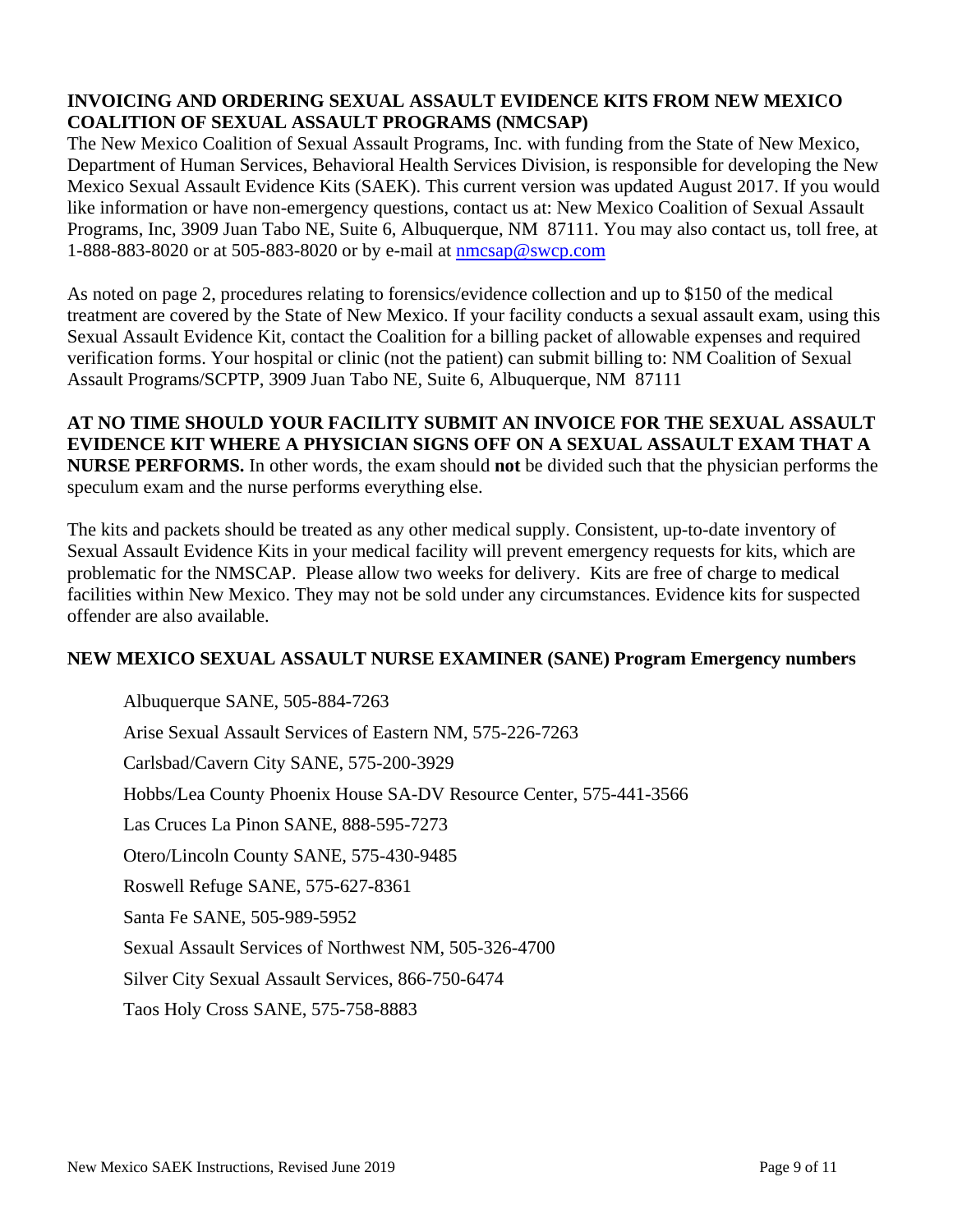## **SEXUALLY ABUSED CHILDREN**

If the patient is under the age of eighteen years and there is a suspicion of child sexual abuse by a parent, legal guardian or custodian, either Child Protective Services (Tribal or Children, Youth, and Family) or law enforcement *must be contacted*. These agencies have a duty to protect the child's safety. When filing the report, inform Statewide Central Intake (CYFD) or law enforcement if the alleged perpetrator has continued access to the child. Call the Statewide Central Intake, from a landline 1-855-333-SAFE or from a cell phone #SAFE (7233) OR call the law enforcement agency in whose jurisdiction the abuse occurred.

Not reporting suspected child abuse and neglect, including sexual abuse, is a crime.

A medical provider does not need permission from a parent to do evidence collection on a child who has been sexually abused. Evidence in sexual crimes is considered fleeting and the exam for child sexual abuse does not require a search warrant.

The primary differences in using this Sexual Assault Evidence Kit with Child Sexual Abuse are

- The window for evidence collection is smaller, only up to 72 hours or 3 days after last suspected contact.
- The examiner will **not** insert a speculum or a swab into the vagina during the examination of a prepubescent female child.
- The medical intake that you conduct is for medical purposes: to direct your medical care and to guide where you will look for injury and evidence. For young children, it is typically the parent or caregiver who will provide the narrative. For verbal children, consider interviewing the parent and child separately.
- The examiner does not provide prophylactic antibiotics for sexually transmitted infections for children where sexual abuse is suspected. STI's may be evidence of sexual abuse. Appropriate testing must be obtained prior to treatment with antibiotics.
- The examiner should ask the child where secretions may have been left on their body and then swab those areas. The external folds and creases in the child's vulvar area may be swabbed for evidence if indicated.
- If there is a report of secretions on the body, collect the clothes that may have made contact with the secretions. Collect the clothing worn next to the child's body.
- Photographs are critical documentation of a child's injuries. High quality, clear photos are essential.
- In documenting the history in the History Form, the examiner *must use the child's direct quotes.* Do not paraphrase or interpret the child's statement. Document if the parent or caregiver is providing the history.
- Caretakers should be offered referrals for mental health resources in their community and encouraged to follow-up with someone who can offer support during this difficult time. This information is provided in the enclosed "From Victim to Survivor" brochure.
- After reporting to Child Protective Services, contact law enforcement, prosecutor, and/or your child forensic or Safe House for forensic interviewing resources. For child disclosures of sexual abuse that occurred more than 3 days/72 hours ago, the child forensic interview is a more appropriate first step than an acute medical exam. The child forensic interview should be done by a trained professional.
- All children who are suspected of being sexually abused should have a complete medical evaluation. If your facility is unable to conduct this evaluation, the family and child should be referred to one of our state's specialized medical providers for a scheduled exam.
	- o **UNM's Para Los Ninos is the specialized child sexual abuse clinic for New Mexico**. Located at the Albuquerque Family Advocacy Center, they can be contacted at 505-272-6849.
	- o You may also refer to the list of SANE Programs listed on Page 9 for guidance or referral. Please note that not all SANE Programs provide the specialized child sexual abuse exams.

### **Suggested Medications For Sexual Assault: STI Prophylaxis And Emergency Contraception**